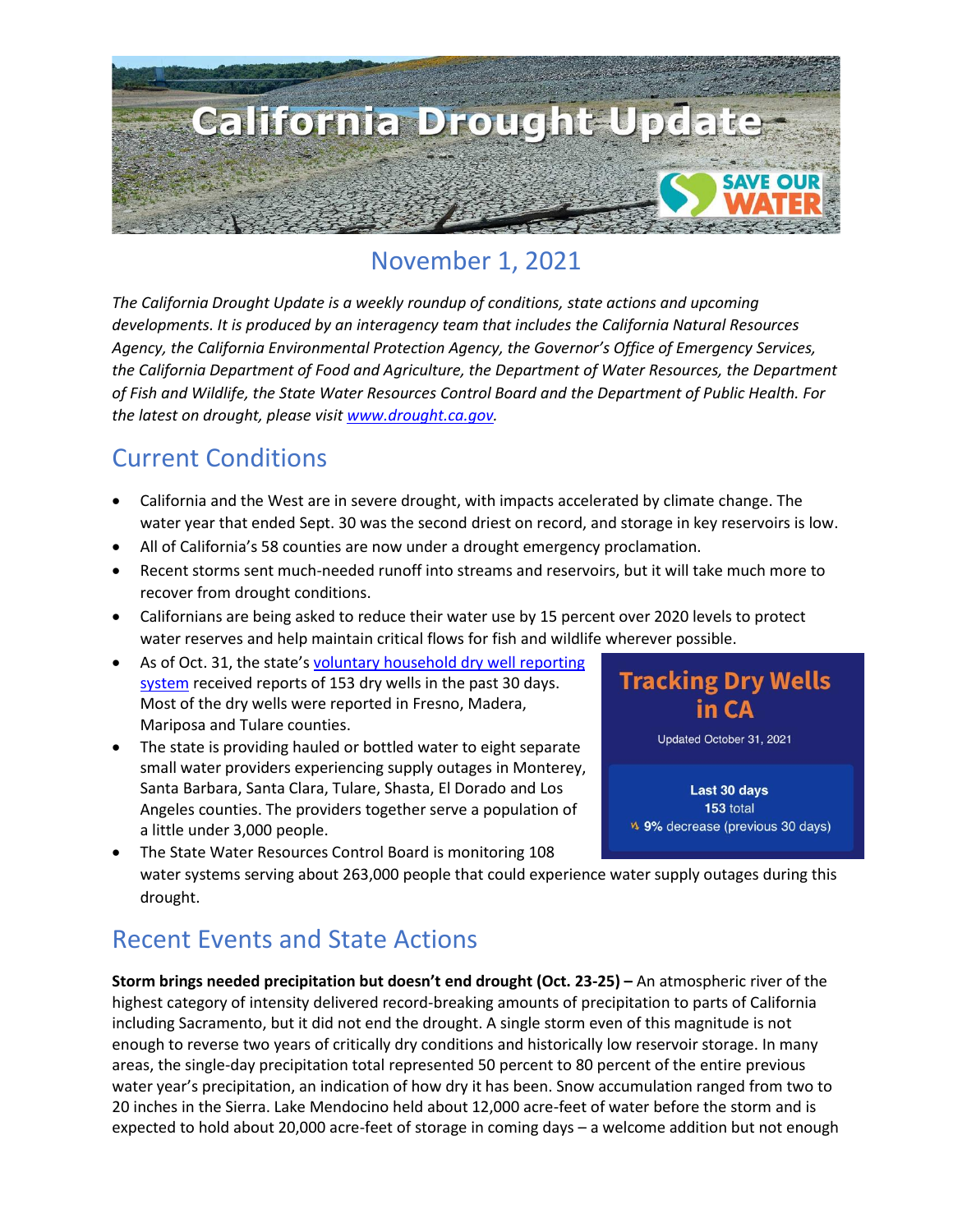to ease supply concerns for Sonoma and Marin counties. To date the storm has added more than 100,000 acre-feet of storage to major reservoirs.

**Drought relief grants solicitation (Oct. 28) –** DWR released program guidelines and a proposal solicitation package to distribute \$200 million in funding available through the Urban and Multi-benefit Drought Relief Grant Program. Designed to help communities facing the loss or contamination of their water supplies due to drought, the Urban and Multi-benefit Drought Relief Grant Program will help address immediate drought impacts on human health and safety, protect fish and wildlife resources, and provide other public benefits, such as ecosystem improvements. At least \$50 million of the available funding will be set aside to support underrepresented communities and Native American Tribes. Funding is also available for public agencies, public utilities, special districts, non-profit organizations, mutual water companies, colleges, and regional water management groups. This program is in addition to a separate \$200 million in grants provided through the Small Community Drought Relief Program launched this summer.

**Farm water efficiency grants (ongoing)**: CDFA opened the request for proposals (RFP) for the State Water Efficiency and Enhancement Program (SWEEP) for four months on a first-come, first-serve basis or until funds are liquidated. The 2021-22 budget includes \$50 million for SWEEP grants to implement irrigation systems that reduce greenhouse gases and save water on California agricultural operations. Eligible system components include (among others) soil moisture monitoring, drip systems, switching to low pressure irrigation systems, pump retrofits, variable frequency drives and installation of renewable energy.

**Save Our Water campaign airing (ongoing):** Billboards, radio and social media ads for the statewide [Save Our](https://saveourwater.com/)  [Water](https://saveourwater.com/) program managed by DWR are running in key markets in multiple languages. The campaign has also been featured in local radio and TV public affairs programs. Save Our Water, developed in partnership with local water agencies, emphasizes the need for Californians to take steps now to reduce water use.



**CONSERVATION FOR NEW WATER YEAR** 

**Curtailments adjusted (ongoing) –** With rain boosting streamflow and inflow to reservoirs, the Water Board has suspended curtailments on diversions in the Russian and Sacramento-San Joaquin watersheds. When minimum flows are being met in the Shasta River watershed, curtailments are suspended for water right holders to a priority date of July 1923 through the end of December so long as the November and December flow requirement of 150 cubic feet per section is sustained. Curtailment orders have also been suspended in the Scott River watershed through November 8 so long as the minimum November flow requirement of 60 cfs is met. Orders are still in place on Mill and Deer creeks but regulations there are adaptive, and diverters can divert now when flows are above minimum flow thresholds. Curtailment orders may be reimposed as hydrology changes.

## Tribal / Local Actions

• **Tribal governments:** Tribal emergency drought proclamations as reported by Cal OES to date: Buena Vista Rancheria of Me-Wuk Indians, Karuk Tribe, Resighini Rancheria, Tule River Indian Tribe, Yurok Tribe, Wiyot Tribe.